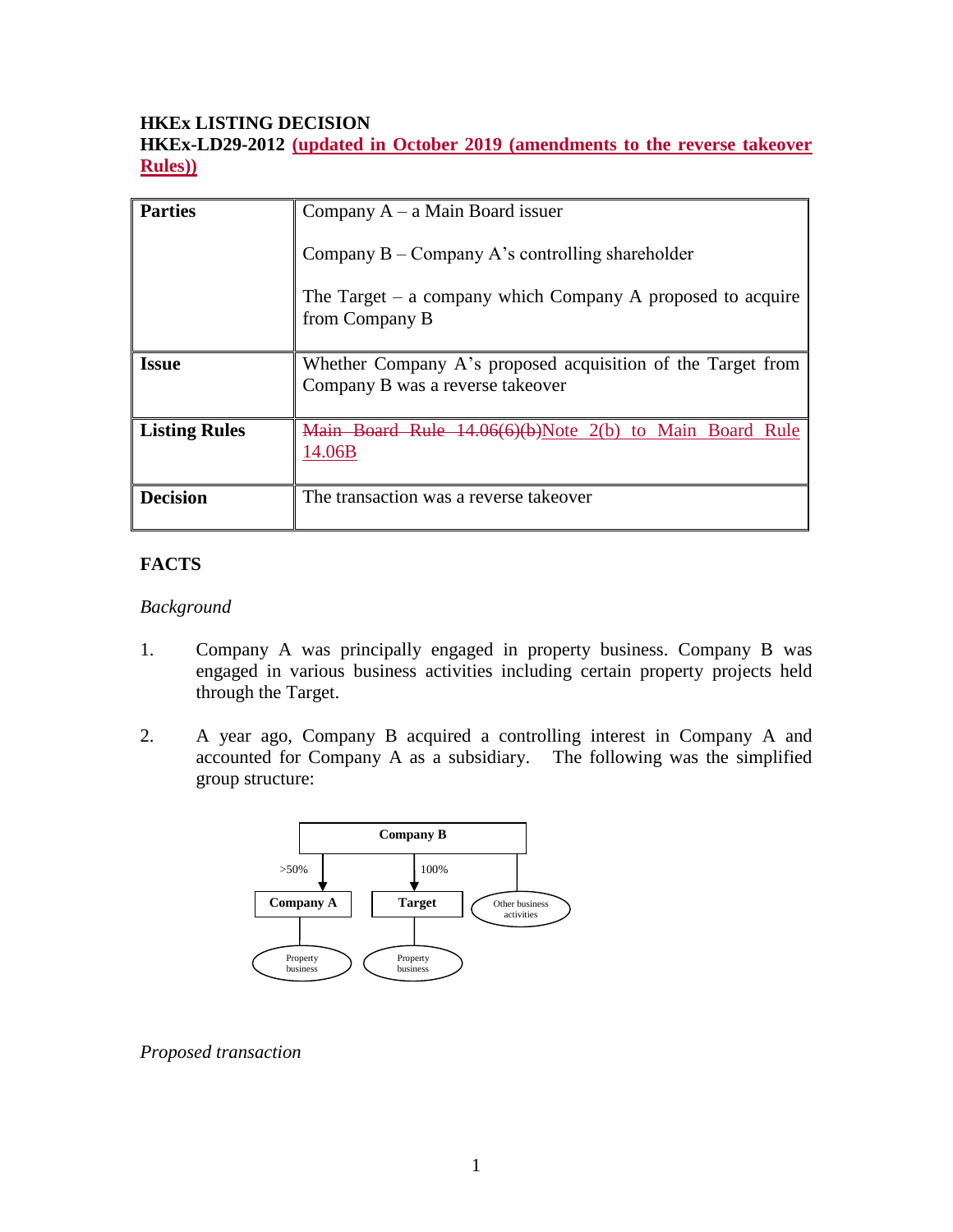- 3. The companies proposed that Company A would acquire the Target from Company B and would issue new shares to Company B to settle the consideration.
- 4. The transaction was a very substantial acquisition for Company A based on its size. While it was made within 24 months after a change in control of Company A, the company submitted that it should not be classified as a reverse takeover because:
	- Company A had been engaging in the property business for many years. It had substantive business operations and was not a shell company.
	- The Target and Company A were engaged in the same line of business.
	- The transaction was a group reorganization to consolidate Company B's property business into Company A. Its purpose was not to achieve a listing of the Target's business.
	- The Target's business could meet the profit requirement for new applicants under Rule 8.05(1).

## **APPLICABLE LISTING RULES**

5. Rule 14.06(6) defines a "reverse takeover" as:

"an acquisition or a series of acquisitions of assets by an issuer which, in the opinion of the Exchange, constitutes, or is part of a transaction or arrangement or series of transactions or arrangements which constitute, an attempt to achieve a listing of the assets to be acquired and a means to circumvent the requirements for new applicants set out in Chapter 8 of the Exchange Listing Rules. A "reverse takeover" normally refers to:

- (a) an acquisition or a series of acquisitions (aggregated under rules 14.22 and 14.23) of assets constituting a very substantial acquisition where there is or which will result in a change in control (as defined in the Takeovers Code) of the listed issuer (other than at the level of its subsidiaries); or
- (b) acquisition(s) of assets from a person or a group of persons or any of his/their associates pursuant to an agreement, arrangement or understanding entered into by the listed issuer within 24 months of such person or group of persons gaining control (as defined in the Takeovers Code) of the listed issuer (other than at the level of its subsidiaries),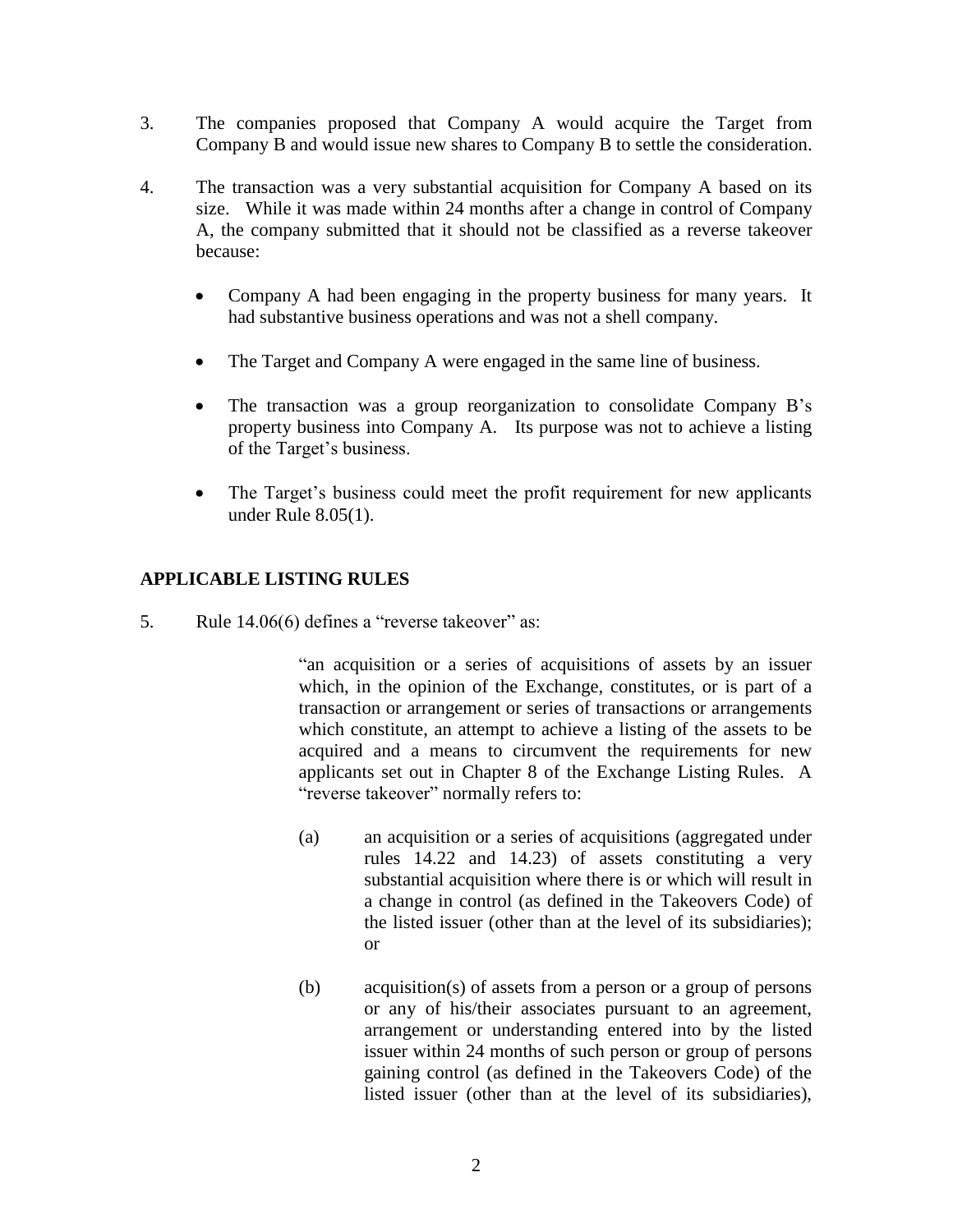where such gaining of control had not been regarded as a reverse takeover, which individually or together constitute(s) a very substantial acquisition. … …"

(Rule 14.06(6) (now Rule 14.06B) was amended on 1 October 2019. See Note 1 below.)

# **ANALYSIS**

- 6. Rule 14.06(6) seeks to prevent circumvention of the new listing requirements. Its introductory paragraph defines "reverse takeover" as an acquisition or a series of acquisitions which represents, in the Exchange's opinion, an attempt to list the assets to be acquired and circumvent the new listing requirements.
- 7. In addition, paragraphs (a) and (b) of Rule 14.06(6) refer to two specific forms of reverse takeovers which involve a change in control of the issuer and injection of significant assets into it. They are bright line tests to determine a change in control based on the Takeovers Code and to assess an asset injection based on size tests.
- 8. In this case, the transaction was a reverse takeover for Company A under Rule 14.06(6)(b) because:
	- it was a very substantial acquisition; and
	- the Target was to be acquired from Company B within 24 months after it gained control of Company A.
- 9. While the transaction was a reorganization of property business within Company B's group, the Target was of a very significant size to Company A. The transaction, together with the change in control of Company A, was a means to list the Target's property business.

# **CONCLUSION**

10. The transaction was a reverse takeover for Company A.

### *Notes*

*1 The reverse takeover Rules were amended on 1 October 2019. Under the new Rule 14.06B (which incorporates former Rule 14.06(6) with certain modifications),*